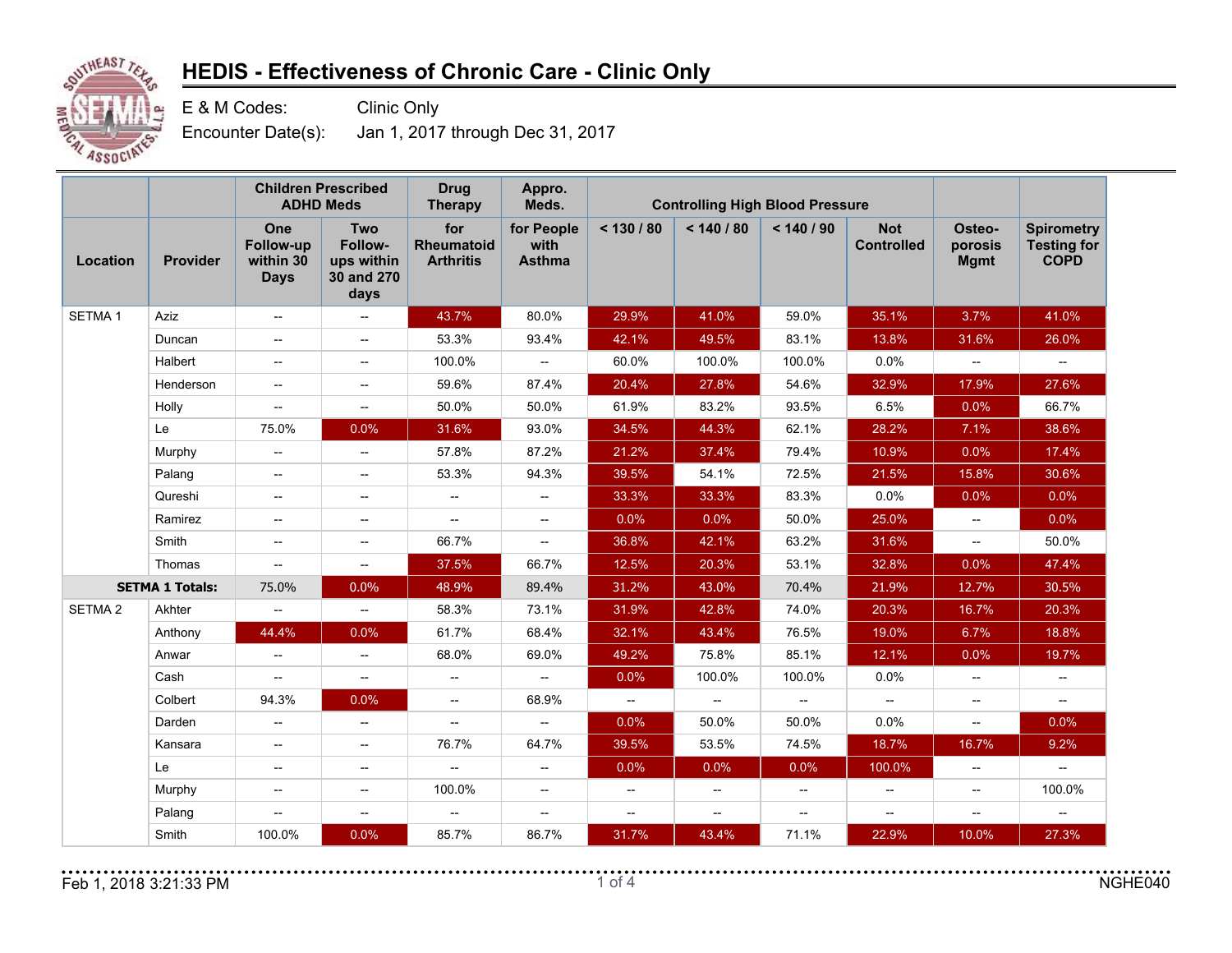

E & M Codes: Clinic Only

Encounter Date(s): Jan 1, 2017 through Dec 31, 2017

|                            |                                          |                                                     | <b>Children Prescribed</b><br><b>ADHD Meds</b>            | <b>Drug</b><br><b>Therapy</b>                       | Appro.<br>Meds.                     | <b>Controlling High Blood Pressure</b> |                                    |            |                                    |                                  |                                                        |
|----------------------------|------------------------------------------|-----------------------------------------------------|-----------------------------------------------------------|-----------------------------------------------------|-------------------------------------|----------------------------------------|------------------------------------|------------|------------------------------------|----------------------------------|--------------------------------------------------------|
| Location                   | <b>Provider</b>                          | One<br>Follow-up<br>within 30<br><b>Days</b>        | <b>Two</b><br>Follow-<br>ups within<br>30 and 270<br>days | for<br>Rheumatoid<br><b>Arthritis</b>               | for People<br>with<br><b>Asthma</b> | < 130 / 80                             | < 140 / 80                         | < 140 / 90 | <b>Not</b><br><b>Controlled</b>    | Osteo-<br>porosis<br><b>Mgmt</b> | <b>Spirometry</b><br><b>Testing for</b><br><b>COPD</b> |
| SETMA <sub>2</sub>         | Wheeler                                  | 100.0%                                              | 0.0%                                                      | 55.4%                                               | 81.6%                               | 34.2%                                  | 50.8%                              | 71.3%      | 27.1%                              | 0.0%                             | 14.3%                                                  |
| <b>SETMA 2 Totals:</b>     |                                          | 92.8%                                               | 0.0%                                                      | 73.9%                                               | 73.0%                               | 36.5%                                  | 51.8%                              | 75.7%      | 19.6%                              | 5.6%                             | 16.1%                                                  |
| <b>SETMA</b><br>Lumberton  | Castro                                   | $\hspace{0.05cm} -\hspace{0.05cm} -\hspace{0.05cm}$ | $\overline{\phantom{a}}$                                  | 33.3%                                               | 75.0%                               | 46.7%                                  | 62.3%                              | 84.4%      | 9.8%                               | 0.0%                             | 22.2%                                                  |
|                            | Colbert                                  | 98.4%                                               | 0.0%                                                      | $\overline{\phantom{a}}$                            | 70.0%                               | $\overline{\phantom{a}}$               | $\overline{\phantom{a}}$           | --         | $\overline{a}$                     | $\overline{\phantom{a}}$         | $\overline{\phantom{a}}$                               |
|                            | Feldschau                                | $\hspace{0.05cm} -\hspace{0.05cm} -\hspace{0.05cm}$ | $\overline{\phantom{a}}$                                  | $\overline{\phantom{a}}$                            | $\overline{\phantom{a}}$            | $\hspace{0.05cm} -\hspace{0.05cm}$     | $\hspace{0.05cm} -\hspace{0.05cm}$ | --         | $\overline{\phantom{a}}$           | --                               | --                                                     |
|                            | Foster                                   | 50.0%                                               | 0.0%                                                      | 63.6%                                               | 76.7%                               | 41.1%                                  | 50.4%                              | 79.4%      | 10.4%                              | 14.3%                            | 11.5%                                                  |
|                            | Halbert                                  | $\hspace{0.05cm} -\hspace{0.05cm}$                  | $\overline{\phantom{a}}$                                  | $\overline{\phantom{a}}$                            | $\overline{\phantom{a}}$            | 33.3%                                  | 50.0%                              | 66.7%      | 33.3%                              | $\overline{\phantom{a}}$         | $\hspace{0.05cm} -\hspace{0.05cm}$                     |
|                            | Holly                                    | $\overline{\phantom{a}}$                            | $\hspace{0.05cm} -\hspace{0.05cm}$                        | 50.0%                                               | 100.0%                              | 67.6%                                  | 84.3%                              | 96.3%      | 3.7%                               | 0.0%                             | 16.7%                                                  |
|                            | Horn                                     | $\hspace{0.05cm} -\hspace{0.05cm}$                  | $\hspace{0.05cm} -\hspace{0.05cm} -\hspace{0.05cm}$       | 50.0%                                               | 100.0%                              | 20.0%                                  | 40.0%                              | 93.3%      | 6.7%                               | 0.0%                             | 0.0%                                                   |
|                            | Kansara                                  | $\hspace{0.05cm} -\hspace{0.05cm}$                  | $\hspace{0.05cm} -\hspace{0.05cm}$                        | 33.3%                                               | 100.0%                              | 51.7%                                  | 61.0%                              | 82.2%      | 11.0%                              | 0.0%                             | 9.5%                                                   |
|                            | Khan                                     | $\hspace{0.05cm} -\hspace{0.05cm} -\hspace{0.05cm}$ | $\hspace{0.05cm} -\hspace{0.05cm}$                        | $\overline{\phantom{a}}$                            | 100.0%                              | 28.6%                                  | 42.9%                              | 58.7%      | 33.3%                              | 100.0%                           | 11.1%                                                  |
|                            | Palang                                   | $\overline{\phantom{a}}$                            | $\hspace{0.05cm} -\hspace{0.05cm}$                        | $\hspace{0.05cm} -\hspace{0.05cm} -\hspace{0.05cm}$ | $\hspace{0.05cm} -\hspace{0.05cm}$  | $\hspace{0.05cm} -\hspace{0.05cm}$     | --                                 | --         | $\hspace{0.05cm} -\hspace{0.05cm}$ | --                               | --                                                     |
|                            | Qureshi                                  | $\hspace{0.05cm} -\hspace{0.05cm}$                  | $\hspace{0.05cm} -\hspace{0.05cm} -\hspace{0.05cm}$       | 100.0%                                              | 33.3%                               | 41.3%                                  | 50.0%                              | 63.0%      | 26.1%                              | 0.0%                             | 12.5%                                                  |
|                            | Ramirez                                  | 100.0%                                              | 0.0%                                                      | 65.2%                                               | 83.6%                               | 43.1%                                  | 54.5%                              | 74.5%      | 17.8%                              | 12.9%                            | 18.5%                                                  |
|                            | <b>SETMA Lumberton</b><br><b>Totals:</b> | 96.9%                                               | 0.0%                                                      | 60.7%                                               | 79.3%                               | 44.2%                                  | 55.6%                              | 77.9%      | 14.4%                              | 10.2%                            | 15.7%                                                  |
| <b>SETMA Mid</b><br>County | Castro                                   | $\hspace{0.05cm} -\hspace{0.05cm}$                  | $\overline{\phantom{a}}$                                  | 60.6%                                               | 96.2%                               | 22.9%                                  | 34.7%                              | 57.8%      | 34.1%                              | 0.0%                             | 17.9%                                                  |
|                            | Feldschau                                | $\hspace{0.05cm} -\hspace{0.05cm}$                  | $\hspace{0.05cm} -\hspace{0.05cm}$                        | 48.9%                                               | 88.5%                               | 31.5%                                  | 53.4%                              | 71.4%      | 25.2%                              | 17.2%                            | 12.8%                                                  |
|                            | George                                   | $\hspace{0.05cm} -\hspace{0.05cm}$                  | $\hspace{0.05cm} -\hspace{0.05cm}$                        | 73.3%                                               | 100.0%                              | 30.7%                                  | 55.3%                              | 76.5%      | 12.3%                              | 0.0%                             | 19.2%                                                  |
|                            | Le                                       | 60.0%                                               | 0.0%                                                      | 25.0%                                               | 100.0%                              | 17.8%                                  | 28.9%                              | 57.8%      | 28.9%                              | 0.0%                             | 40.0%                                                  |
|                            | Ramirez                                  | $\hspace{0.05cm} -\hspace{0.05cm}$                  | $\hspace{0.05cm} -\hspace{0.05cm}$                        | 33.3%                                               | 80.0%                               | 21.7%                                  | 41.5%                              | 76.4%      | 10.4%                              | 0.0%                             | 5.1%                                                   |
|                            | Shepherd                                 | $\hspace{0.05cm} -\hspace{0.05cm}$                  | $\hspace{0.05cm} -\hspace{0.05cm} -\hspace{0.05cm}$       | 35.1%                                               | 88.9%                               | 33.6%                                  | 53.5%                              | 83.3%      | 9.7%                               | 12.8%                            | 18.4%                                                  |
|                            | Thomas                                   | $\overline{\phantom{a}}$                            | $\overline{\phantom{a}}$                                  | 28.6%                                               | 86.2%                               | 20.8%                                  | 30.1%                              | 60.0%      | 29.2%                              | 13.3%                            | 18.2%                                                  |
| <b>SETMA Mid County</b>    |                                          | 60.0%                                               | 0.0%                                                      | 48.0%                                               | 90.3%                               | 28.3%                                  | 45.6%                              | 70.9%      | 21.5%                              | 10.5%                            | 15.1%                                                  |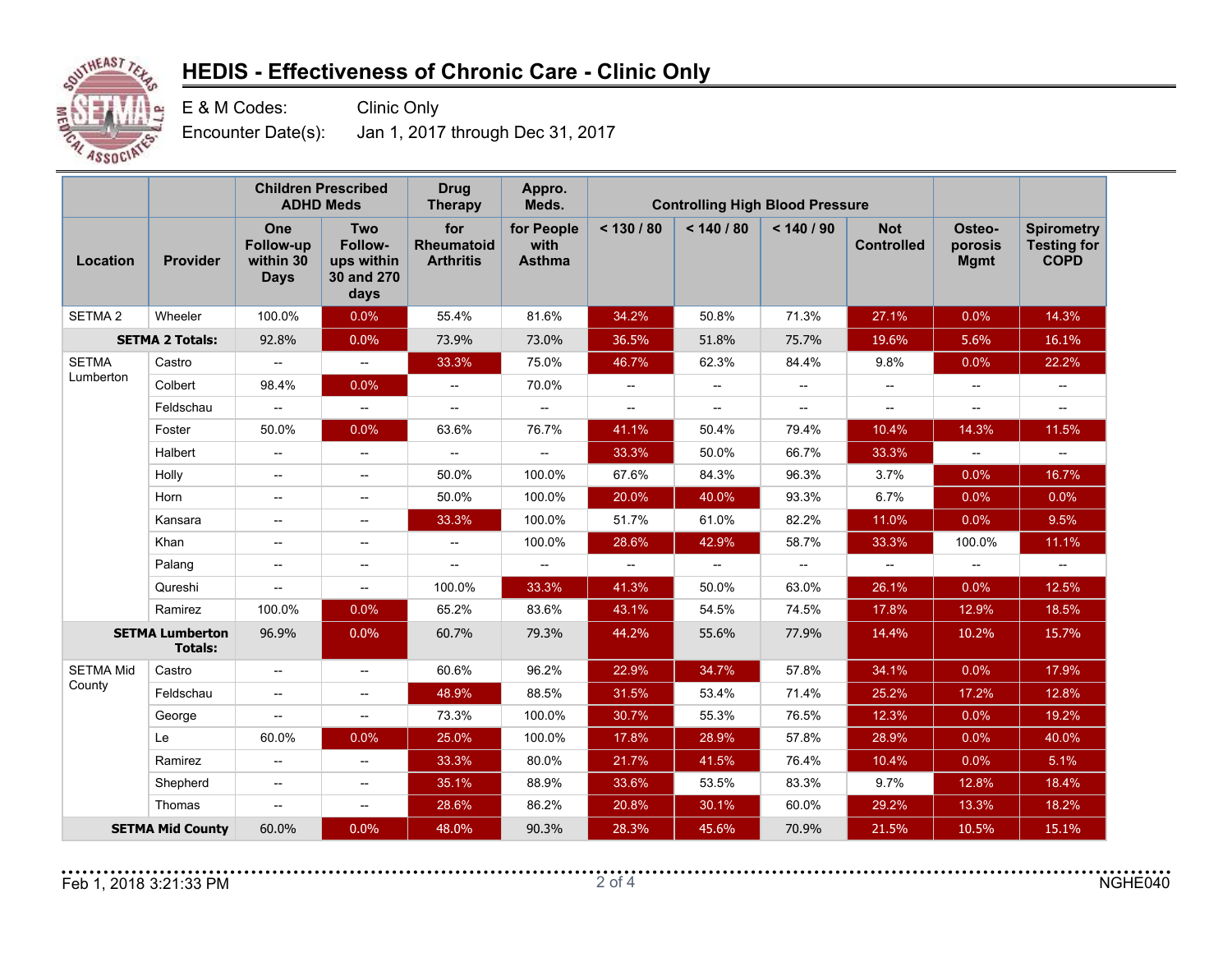

E & M Codes: Clinic Only

Encounter Date(s): Jan 1, 2017 through Dec 31, 2017

|                             |                      |                                                     | <b>Children Prescribed</b><br><b>ADHD Meds</b>            | <b>Drug</b><br><b>Therapy</b>                | Appro.<br>Meds.                     | <b>Controlling High Blood Pressure</b> |                                     |                                     |                                 |                                  |                                                        |
|-----------------------------|----------------------|-----------------------------------------------------|-----------------------------------------------------------|----------------------------------------------|-------------------------------------|----------------------------------------|-------------------------------------|-------------------------------------|---------------------------------|----------------------------------|--------------------------------------------------------|
| Location                    | <b>Provider</b>      | One<br><b>Follow-up</b><br>within 30<br><b>Days</b> | <b>Two</b><br>Follow-<br>ups within<br>30 and 270<br>days | for<br><b>Rheumatoid</b><br><b>Arthritis</b> | for People<br>with<br><b>Asthma</b> | < 130 / 80                             | < 140 / 80                          | < 140 / 90                          | <b>Not</b><br><b>Controlled</b> | Osteo-<br>porosis<br><b>Mgmt</b> | <b>Spirometry</b><br><b>Testing for</b><br><b>COPD</b> |
|                             | <b>Totals:</b>       |                                                     |                                                           |                                              |                                     |                                        |                                     |                                     |                                 |                                  |                                                        |
| <b>SETMA</b><br>Orange      | Castro               | $\overline{\phantom{a}}$                            | $\hspace{0.05cm} -\hspace{0.05cm}$                        | 100.0%                                       | 100.0%                              | 24.4%                                  | 39.0%                               | 49.6%                               | 47.2%                           | 0.0%                             | 0.0%                                                   |
|                             | Cox                  | 75.0%                                               | 0.0%                                                      | 66.7%                                        | 61.7%                               | 26.9%                                  | 42.4%                               | 77.3%                               | 11.8%                           | 62.5%                            | 12.2%                                                  |
|                             | Green                | 75.0%                                               | 0.0%                                                      | 50.0%                                        | 73.8%                               | 22.0%                                  | 33.1%                               | 57.6%                               | 35.5%                           | 20.0%                            | 16.3%                                                  |
|                             | Shepherd             | --                                                  | $\hspace{0.05cm} \ldots$                                  | 16.7%                                        | 0.0%                                | 26.2%                                  | 42.9%                               | 83.3%                               | 7.1%                            | 0.0%                             | $0.0\%$                                                |
| <b>SETMA Orange Totals:</b> |                      | 75.0%                                               | 0.0%                                                      | 56.6%                                        | 69.0%                               | 24.5%                                  | 37.9%                               | 66.9%                               | 24.6%                           | 31.8%                            | 14.4%                                                  |
| <b>SETMA</b><br>West        | Akhter               | --                                                  | --                                                        | $\overline{\phantom{a}}$                     | --                                  | $\hspace{0.05cm} \ldots$               | $\hspace{0.05cm}$ $\hspace{0.05cm}$ | $\hspace{0.05cm}$ $\hspace{0.05cm}$ | $\hspace{0.05cm} \ldots$        | $\hspace{0.05cm} \ldots$         | $\overline{\phantom{a}}$                               |
|                             | Darden               | $--$                                                | $\overline{\phantom{a}}$                                  | 52.0%                                        | 86.4%                               | 51.3%                                  | 63.8%                               | 82.6%                               | 14.1%                           | 0.0%                             | 23.5%                                                  |
|                             | Deiparine, C         | --                                                  | $\hspace{0.05cm} \ldots$                                  | 37.0%                                        | 82.2%                               | 58.7%                                  | 70.5%                               | 89.0%                               | 9.1%                            | 33.3%                            | 26.9%                                                  |
|                             | Halbert              | 100.0%                                              | 0.0%                                                      | 46.7%                                        | 76.5%                               | 38.3%                                  | 54.5%                               | 73.7%                               | 19.1%                           | 17.0%                            | 9.4%                                                   |
|                             | Horn                 | $\overline{\phantom{a}}$                            | --                                                        | 60.3%                                        | 83.8%                               | 39.8%                                  | 51.3%                               | 91.2%                               | 4.7%                            | 13.8%                            | 19.1%                                                  |
|                             | Khan                 | $\hspace{0.05cm}$ – $\hspace{0.05cm}$               | $\hspace{0.05cm} \ldots$                                  | 41.7%                                        | 67.6%                               | 28.1%                                  | 41.8%                               | 61.1%                               | 30.7%                           | 0.0%                             | 32.2%                                                  |
|                             | Qureshi              | $\overline{\phantom{a}}$                            | $\overline{\phantom{a}}$                                  | 29.0%                                        | 97.0%                               | 25.3%                                  | 31.3%                               | 52.0%                               | 33.0%                           | 0.0%                             | 40.7%                                                  |
| <b>SETMA West Totals:</b>   |                      | 100.0%                                              | 0.0%                                                      | 46.9%                                        | 82.6%                               | 41.7%                                  | 54.4%                               | 78.4%                               | 15.6%                           | 13.3%                            | 20.2%                                                  |
|                             | <b>SETMA Totals:</b> | 92.3%                                               | 0.0%                                                      | 57.6%                                        | 81.2%                               | 34.4%                                  | 47.9%                               | 73.4%                               | 19.8%                           | 11.6%                            | 21.4%                                                  |

Children Prescribed ADHD Meds - Children newly prescribed attention-deficit/hyperactivity disorder (ADHD) medication who have at least three follow-up care visits within a 10-month period, one of which is within 30 days of when the first ADHD medication was dispensed.

Drug Therapy For Rheumatoid Arthritis - Patients diagnosed with rheumatoid arthritis who were dispensed at least one ambulatory prescription for a disease-modifying anti-rheumatic drug.

Appropriate Medications For People With Asthma - Patients 5 to 56 years of age with persistent asthma who were appropriately prescribed at least one asthma medication.

Controlling High Blood Pressure - Patients 8 to 85 years of age with a diagnosis of chronic hypertension.

Osteoporois Management In Women Who Had A Facture - Women 67 years of age and older who suffered a fracture and who had either (1) a bone mineral density test or (2) a prescription for a drug to treat osteoporosis within six months following the fracture.

Spirometry Testing In The Assessment And Diagnosis of COPD - Patients 40 years of age and older with a diagnosis of or newly active COPD who received appropriate spirometry testing to confirm the

| Feb 1.<br>I. 2018 3:21:33 PM | ა of ⊿ | NGHE040 |
|------------------------------|--------|---------|